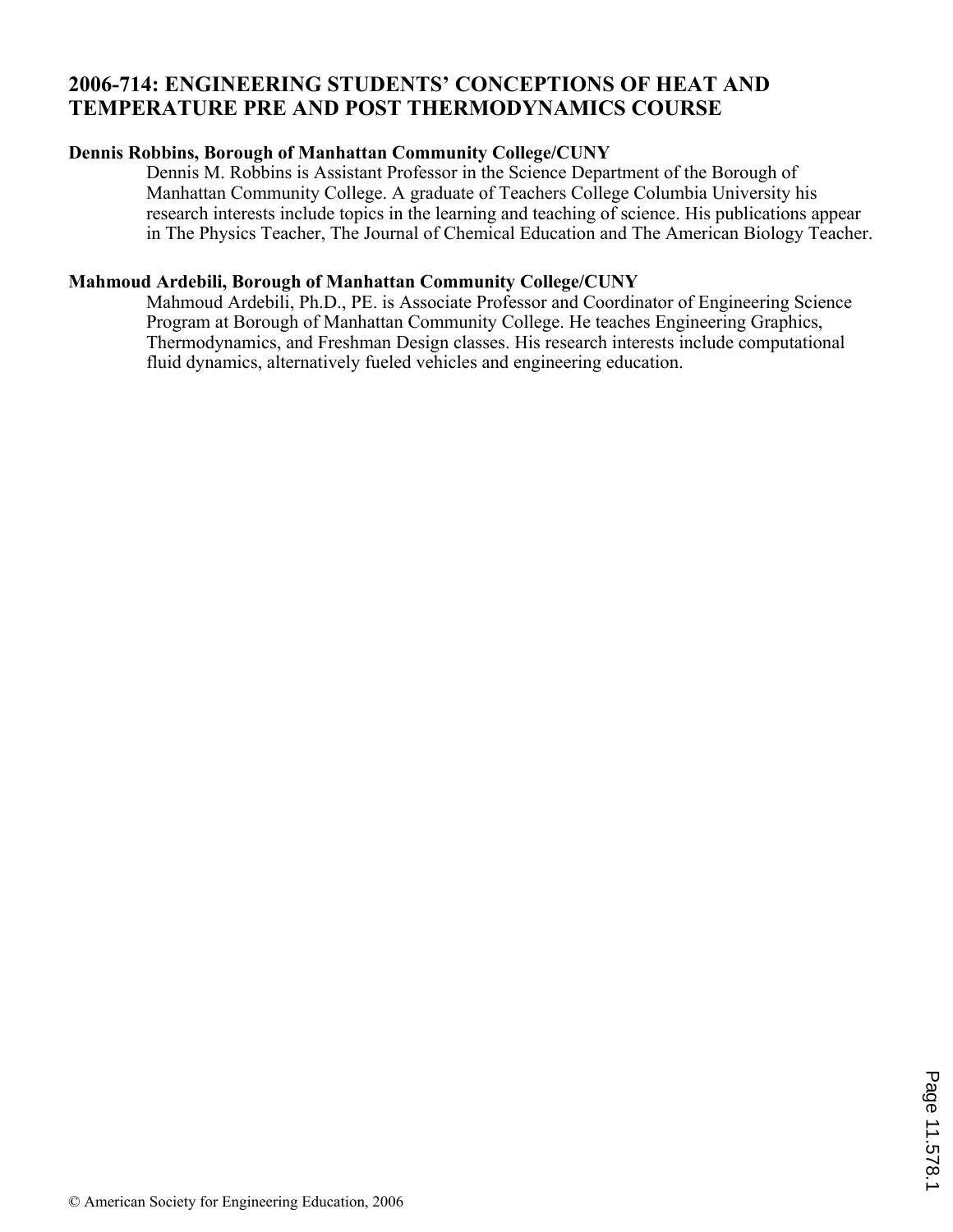## Engineering Students' Conceptions of Heat and Temperature Pre and Post Thermodynamics Course

#### Introduction

During the last several decades research-based methods of teaching predicated on theories of student learning have risen to the forefront of undergraduate science and engineering education reform<sup>1</sup>. The term "scientific teaching" has been used to express the nature of these methods of instruction. "Scientific teaching," as supporters describe it "involves active learning strategies to engage students in the process of science and teaching methods that have been systematically tested and shown to reach diverse students<sup>2</sup>." An important feature of "scientific teaching" is research on students' understanding of various scientific concepts. Research suggests that students often have systematic "alternative" conceptions that might be particularly incorporated in curricular materials<sup>3</sup>. Physics Education Research (PER) has identified many of these conceptions and the research methods used to discover students' alternative understanding of topics in physics<sup>4</sup>.

In this study we use PER inspired methods to evaluate physics instruction and assesses undergraduate engineering students' understanding of certain topics in thermal physics. PER documents students' difficulties with the conceptions of heat and temperature<sup>5, 6, 7</sup>. Much of this research suggests that many students hold an intuitive belief about the conceptual relationship of heat (Q) and temperature (T) which might be represented by this proportionality:

## $Q \propto T$

As opposed to the established physics principle that heat transfer is proportional to the change in temperature:

# $Q \propto \Delta T$

Many research-based conceptual diagnostic surveys are openly available for assessing learning in physics. The Heat and Temperature and Conceptual Evaluation (HTCE) by Thornton and Sokoloff<sup>8, 9</sup> was selected for the questions accessible language level and for its relative ease of use and analysis. The HTCE is a valid and reliable 28-item survey of temperature and heat transfer concepts using multiple choice questions containing distractors. Diagnostic surveys like the HTCE are generally used as a pre-instruction (before course) and post-instruction (after course) measurements of the state of students' knowledge and gain in conceptual understanding in introductory physics courses. In this study the preparedness (pretest) of students for an engineering course in thermodynamics is measured by using the results of the HCTE. Later the HCTE is used to assess the conceptual development course of temperature and heat transfer ideas after completing a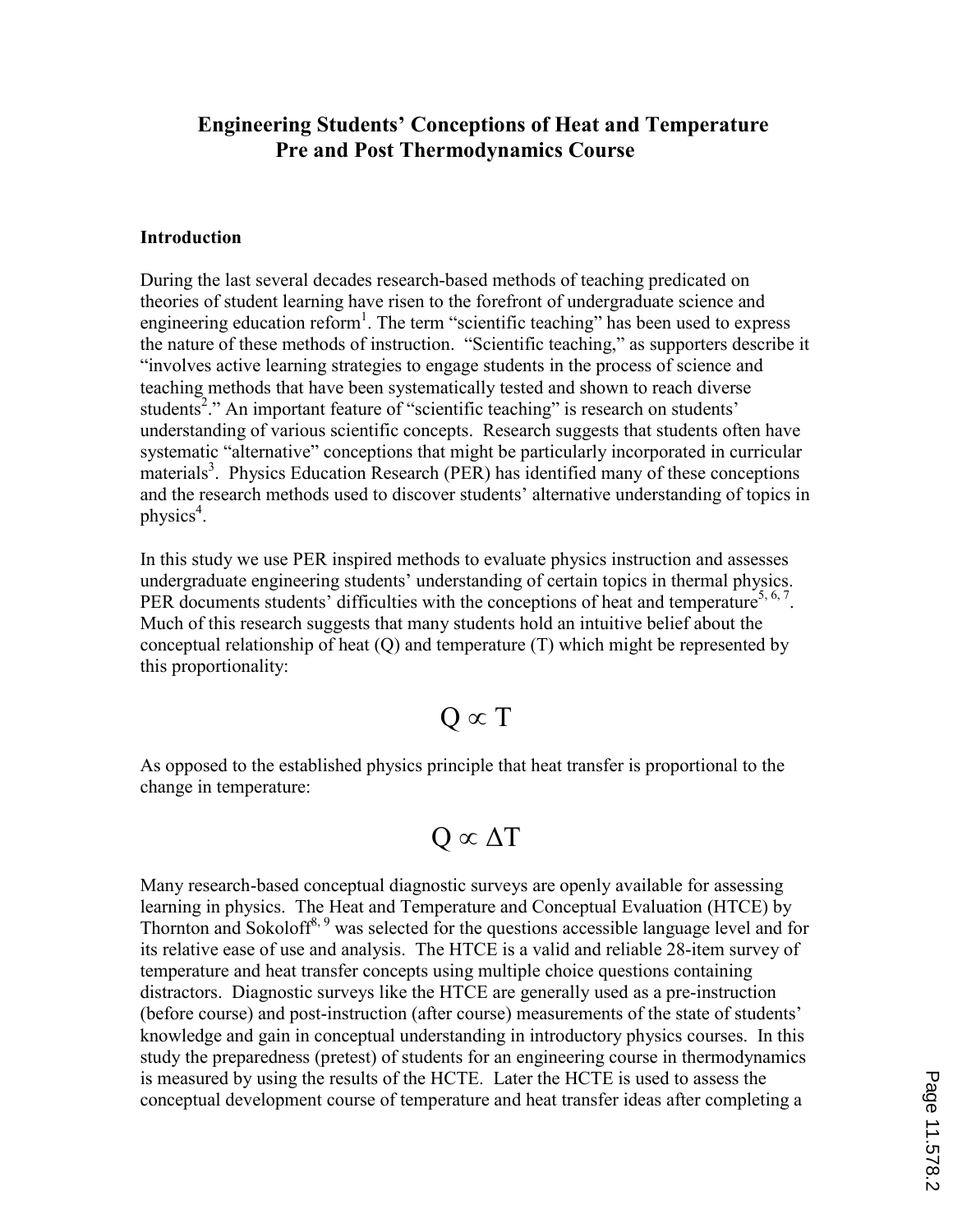course in engineering thermodynamics. The HCTE was administered to undergraduate engineering students entering their first course in engineering thermodynamics and all students had completed at least one term of university physics which had included topics in thermal physics.

#### Research Questions and Methods

This study focuses on two sets of related questions. The first assesses engineering students' understanding of fundamental topics in heat and temperature. The second set of questions links to the first by evaluating the effectiveness of traditional physics instruction on preparing students for learning thermal physics and preparing them to understand engineering thermodynamics. In this study traditional instruction or standard courses in physics refers to methods of teaching which do not rely on principles of "scientific teaching" and are characterized by their heavy dependence on lectures, textbook reading and laboratories that are often referred to as "cookbook" exercises<sup>10</sup>.

- What understanding do engineering students have of heat and temperature? Do they have a functional understanding of the concepts of heat transfer and temperature? Does a course in engineering thermodynamics improve students' fundamental conceptions thermal physics?
- After traditional instruction in physics do engineering majors have more expertlike (Q  $\propto \Delta T$ ) or more novice-like (Q  $\propto T$ ) views? What should thermodynamics instructors know about engineering students understanding of thermal physics?

The HTCE was administered to undergraduate engineering majors in three thermodynamics courses at two different urban colleges with diverse and multicultural student populations. In one course students from a two-year college (2YC) were given the HTCE as a pre- and posttest. The study also acquired data from students in two other thermodynamics courses at a four-year college (4YC) where the HTCE was administered half way through the semester-long course. All three courses were equal in terms of syllabus coverage. Table 1 describes the sample size of each course and the timing of the HTCE administration.

#### Table 1. Courses and sample sizes.

| Thermodynamics Course | Sample Size |
|-----------------------|-------------|
| 2YC Pretest           | $N = 29$    |
| 2YC Posttest          | $N = 22$    |
| 4YC-1 Mid-course      | $N = 23$    |
| 4YC-2 Mid-course      | $N = 27$    |

Some attrition occurred in 2YC with fewer students taking the HTCE as a pretest. Students in the above courses, however, had all completed, at minimum, the first semester of introductory calculus-based university physics. While some variation existed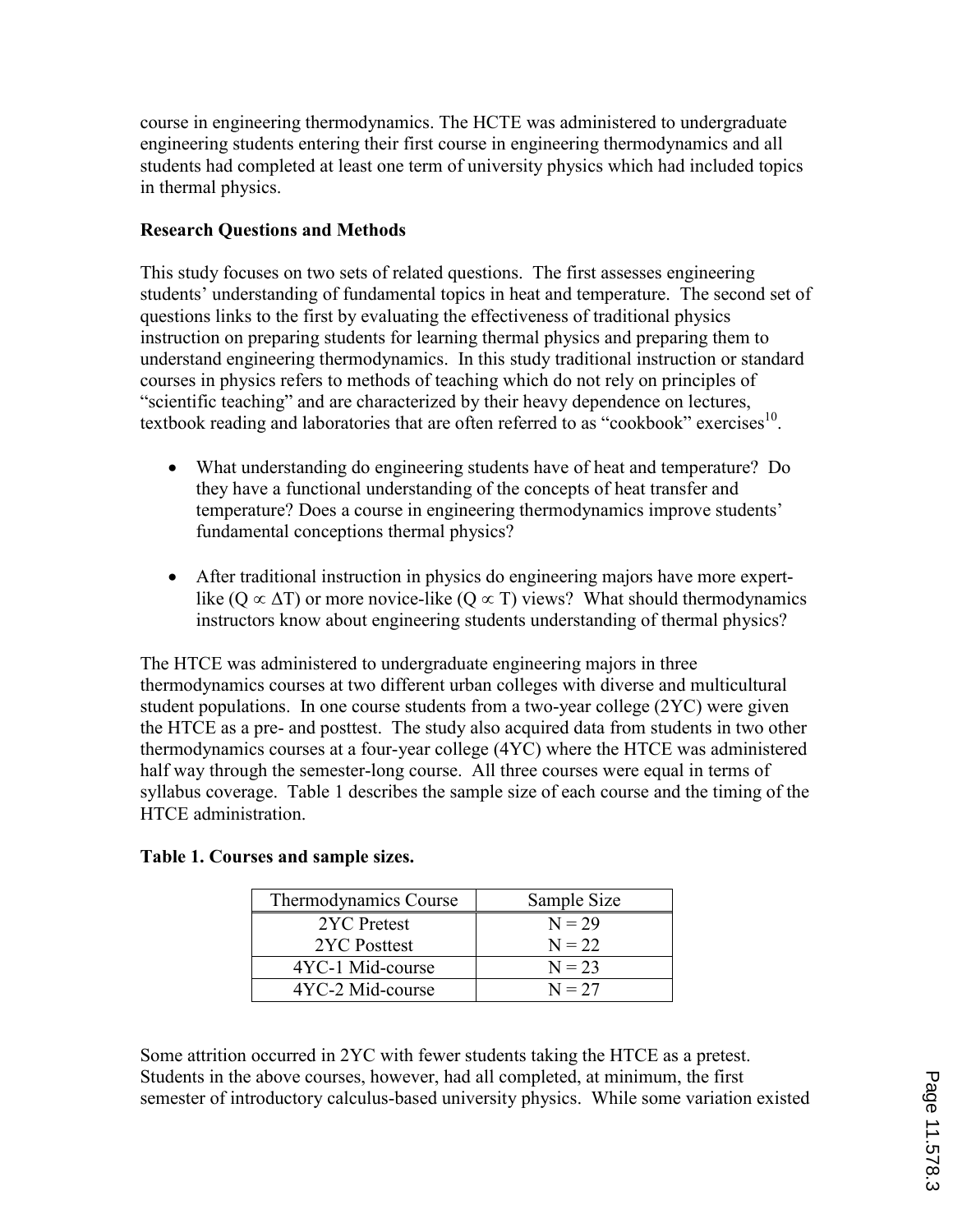in these courses, in general, they possessed the common feature of being traditional in makeup in the sense they do not use the principles of "scientific teaching".

Analysis of HTCE results used a cluster analysis. While not reported here pretest, posttest and mid-course scores on HTCE were compared between courses, but, the more important analysis in this study was students' responses to various collections of questions. We chose three sets of questions. The design of HTCE links questions to particular target concepts. For example (see Appendix 1) questions 1-4 assesses students' functional understanding of calorimetry and proportional reasoning of the relationships between heat transfer, mass, specific heat and temperature change. Table 2 summarizes the clusters of questions used from HTCE and their target concepts in heat and temperature.

| <b>HTCE Question Clusters</b> | <b>Thermal Physics Concepts</b> |  |
|-------------------------------|---------------------------------|--|
| 1-4                           | Calorimetry                     |  |
| $12 - 15$                     | Thermal Equilibrium             |  |
| 26-28                         | <b>Heat Conduction</b>          |  |

## Table 2. HTCE Clusters and Target Concepts.

Students' who gave appropriate responses to every question in a specific cluster were regarded as having "functional" knowledge of the target concept. That is, the student understood that each question referred to the same principle and how to use the thermal principle in a coherent way to solve the problem. Also, these students had the more appropriate understanding that heat transfer was proportional to the change in temperature, the expert-like view. Students not responding to each question in cluster with the appropriate physics understanding were categorized as having "non-functional" understanding of the thermal topic.

#### Data and Results

These data are reported below. Students for each course possessing a functional understanding of the target concept is given as a percentage (see Table 3).

| Table 3. Thermal Concepts and Percentage (%) Functional Responses. |  |
|--------------------------------------------------------------------|--|
|--------------------------------------------------------------------|--|

| Thermodynamics Course     | Calorimetry | Thermal     | Heat       |
|---------------------------|-------------|-------------|------------|
|                           |             | Equilibrium | Conduction |
| $2YC$ Pretest (N=29)      | 14%         | 31%         | 24%        |
| $2YC$ Posttest (N=22)     | <b>32%</b>  | 45%         | 41%        |
| $4YC-1$ Mid-course (N=22) | 17%         | 44%         | 52%        |
| $4YC-2 Mid-course (N=27)$ | 19%         | 26%         | 74%        |

Comparing the pretest scores of the two-year college students' to midterm scores of the four-year college courses finds little difference in two of the cluster categories. Under the calorimetry category scores of 2YC, 4YC-1 and 4YC-2 are 14%, 17% and 19%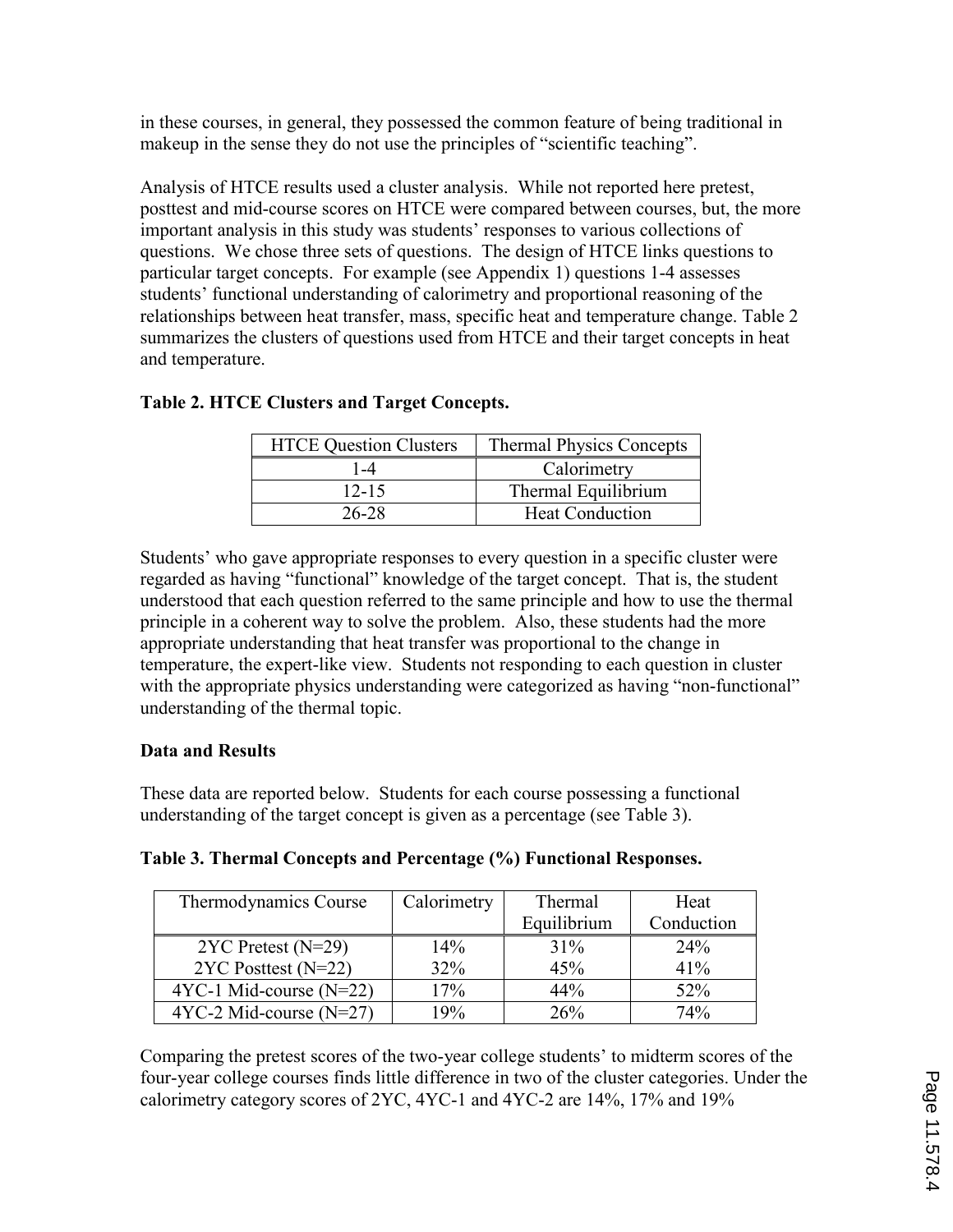respectively and among the given thermal concepts students' had the least success with these questions (see Appendix 1). The average of the four-year college courses was 35% for the thermal equilibrium questions cluster and was comparable to the pretest score for the two-year college.

The greatest difference between the two-year pretest scores and the four-year college mid-course scores existed in the heat conduction concept. The later courses had two to three times greater percentages of students giving functional responses to that particular cluster of questions. Same textbook (Cengel and Boles, Thermodynamics an Engineering Approach,  $5<sup>th</sup>$  edition) was used in all courses. It has a very brief introduction to heat conduction in second chapter of the book. Whether this introduction affected the midcourse scores of the four-year college courses cannot be ascertained without pre-test scores for the four-year college courses.

When comparing the pre- and posttest scores of students in the two-year college course for each category the posttest results finds that the percentage of students giving functional responses is higher at the end of the thermodynamics course. The number of students in this course decreased due to dropout.

#### Conclusions and Discussion

Conclusions about future courses and the instruction of engineering students in thermodynamics are made and discussed in this section. Our survey results suggests that after traditional physics instruction the majority of engineering students have not emerged with an effective understanding that would prepare them for a course in engineering thermodynamics since less then half will had a functional understanding of thermal concepts. Except for the four-year college courses in the heat conduction category the percentage students giving appropriate responses on the Heat and Temperature Conceptual Evaluation did not rise over 50%. Furthermore, based on our results for the two-year sample, a course in engineering thermodynamics does not necessarily improve students' fundamental understanding of heat and temperature. While the prettest scores are higher for this course this increase in percentage of functional responses can be accounted for by the reduction of the sample size of this course and the loss of students who possessed less understanding of thermal concepts.

In spite of taking introductory physics, then a course in thermodynamics, our survey found that about 10% still possess a strictly intuitive and deeply seated view of heat and temperature, identified by Physics Education Research that heat (Q) was proportional to temperature (T). In short, an object with higher temperature is an object with the higher heat.

The greatest difference between the studied courses was in the heat conduction category. We include these questions in Appendix 2. The differences in these scores might be accounted by the how the topic was addressed in the introductory physics but this study did not investigate that issue.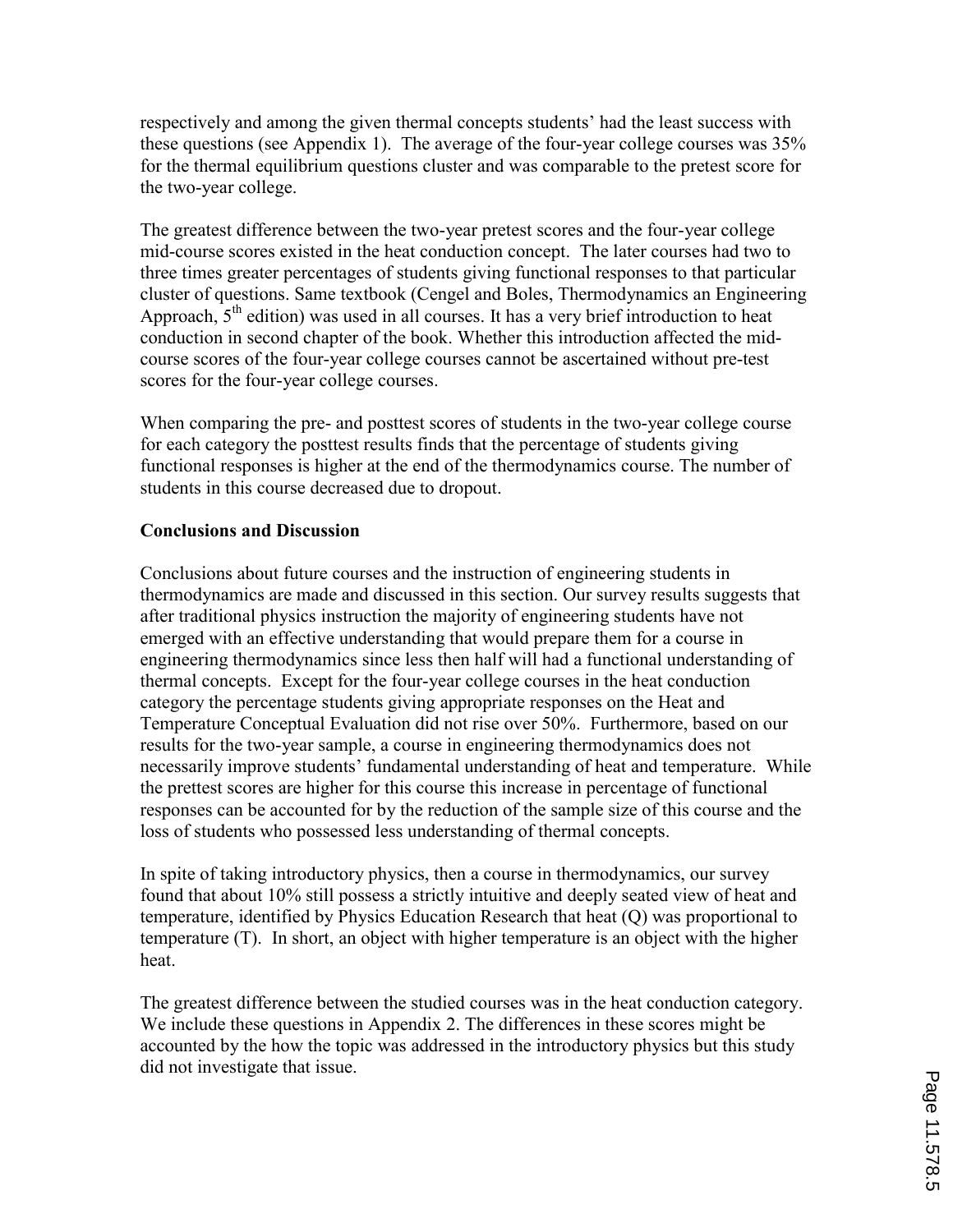A thermodynamics course does not specifically improve students understanding of appropriate relationship that  $Q \propto \Delta T$ . We agree with reports that standard instruction, based on lectures, textbooks and "cookbook" laboratories are ineffective for most students. Our study supports the majority of studies on these issues. Engineering students need effective problem-solving abilities and these come by deep conceptual understanding of the fundamental physical understanding. The physics Nobel Laureate Carl Wieman has stated the problem thus, "typical students in traditionally taught course are learning by rote, memorizing facts and recipes for problem solving; they are not gaining a true understanding  $11$ ."

The primary mode of instruction in the courses of our study was lecturing. In general education research in general, and in particular Physics Education Research, finds the lectures as a mode of instruction, while effective as any teaching methodology for transmitting information, it is the least effective methodology for promoting deep thought, creating conceptual understanding, cultivating problem-solving abilities, teaching the attitudes and beliefs associated with a subject and considerably diminishes students' motivation for learning that subject<sup>12</sup>. "On a majority of campuses the instructor as a didactic lecturer remains typical practice in STEM courses. As noted by Alison King (1994), 'Much of what transpires in today's college classrooms is based on the outdated transmission model of teaching and learning: the professor lectures and the students take notes, read the text, memorize the material, and regurgitate it later on an exam' (p. 15)." The findings in our study are in agreement with statement from the report "Improving Undergraduate Instruction in Science, Technology, Engineering, and Mathematics" (2003).

Instructors of engineering thermodynamics courses might assess their own students' understanding of heat and temperature. Our study suggests that most students might not be prepared for the more advanced concepts as they may have undeveloped views of heat and temperature and their problem-solving abilities need more enhancement than traditional introductory physics courses have provided them. To overcome students' shortcomings, instructors should address these issues at the beginning of the term. One approach is to conduct a set of inquiry–based activities such as Real Time Physics<sup>13</sup>, which focus on heat and temperature. The workshops allow students to gain a fundamental understanding of these concepts as they experiment with energy exchange. In one example, mechanical energy provided by students is transferred to heat via a handcranked generator. Specifically, exchange of mechanical energy to heat, heat to internal energy, which manifest in temperature rise, is investigated. This workshop and other workshops concentrating on temperature change of hot and cold objects as they are exposed to room temperature should improve students understanding of these concepts. The draw back for this approach is the time these workshops will take from class time. However as this research indicates, when students do not have a proper understanding of the fundamental concepts such as heat and temperature, all the learning in the class is purely memorization, which does not lead to problem solving ability required by an engineer.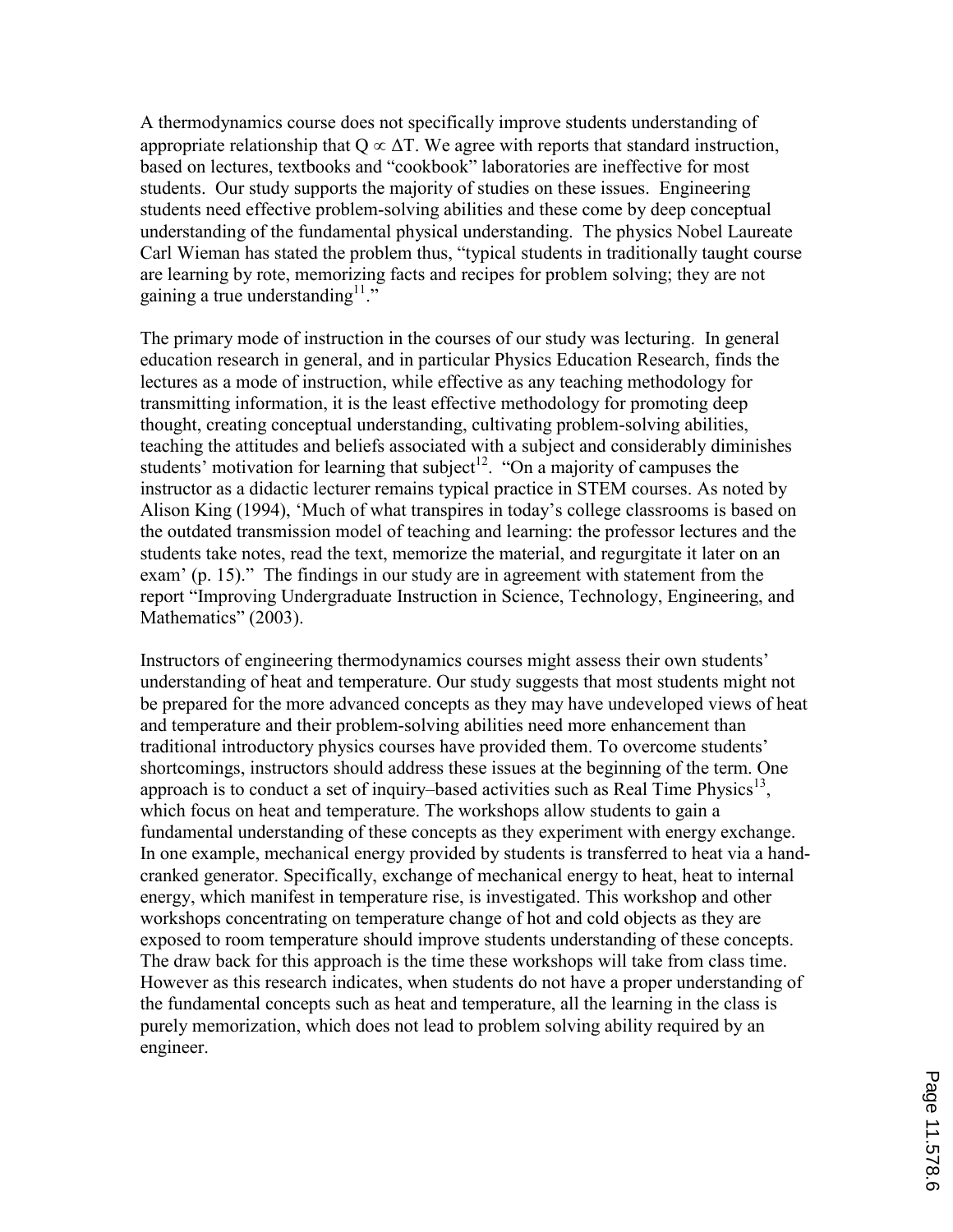#### References

[1] National Research Council, *Transforming Undergraduate Education in Science, Mathematics,* Engineering, and Technology (Washington, D.C.: National Academies Press, 1999).

[2] Handelsman, J., Ebert-May, D., Beichner, R., Bruns, P., Chang, A., DeHaan, R., Gentile, J., Lauffer, S., Stewart, J., Tilghman, S.M., Wood, W.B., "Scientific teaching." Science, 304(5670): 521-522 (2004).

[3] Bransford, J. D., Brown, A. L., Eds. How People Learn: Brain, Mind, Experience, and School, (Washington, D.C.: National Academies Press, 1999).

[4] McDermott, L. C., Redish, E. F., "Resource Letter: PER-1: Physics Education Research." American Journal of Physics, 67(9): 755-67 (1999).

[5] Warren, J.W., "The teaching of the concept of heat." *Physics Education*, 7: 41-44 (1972).

[6] Erickson, L., "Children's conceptions of heat and temperature." Science Education, 63: 221-230 (1979).

[7] Arnold, M., Millar, R., "Children's and lay adults' views about thermal equilibrium." International Journal of Science Education, 16(4): 405-419 (1994).

[8] Redish, E.F., Teaching Physics with the Physics Suite, (Hoboken, NJ: John Wiley & Sons, Inc., 2003). HCTE found on included CD-ROM.

[9] Thornton, R.K., Sokoloff, D., "Heat and Temperature Conceptual Evaluation (HTCE)," (2001). Found at http://www.ncsu.edu/per/TestInfo.html.

[10] Hake, R. R., "Interactive-engagement vs. traditional methods: A six-thousand-student survey of mechanics test data for introductory physics course." American Journal of Physics 66: 64-74 (1998).

[11] Wieman, C., Perkins, K., "Transforming physics education." Physics Today 58(11): 36-41 (2005).

[12] Bligh, D.A., What's the Use of Lectures, (San Francisco, CA: Jossey-Bass, 2002).

[13] Sokoloff, D. R., Thornthon, R. K., Laws, P. W., Real Time Physics, Active Learning Laboratories, Module 2: Heat and Thermodynamics, (New York, NY: John Wiley & Sons, Inc., 1998).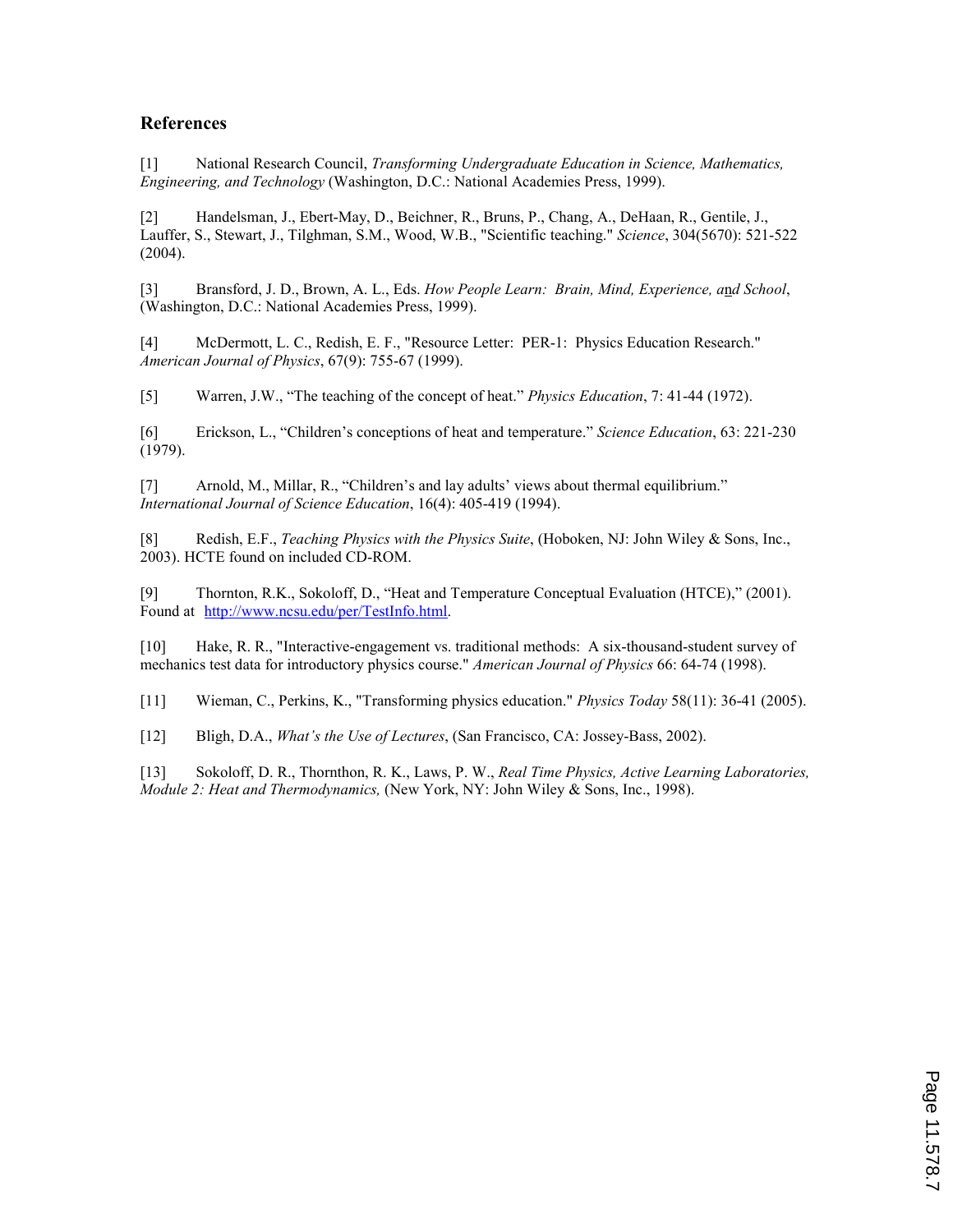#### Appendix 1.

Questions 1 through 4 refer to two cups of water, A and B, which contain different amounts of water. The water in each cup is heated as described. In questions 1 through 3 cups are in a room where the temperature 25 °C. In question 4 the cups are in different environments. For each question choose one of the four answers A through D.

- A) Cup A had more heat energy transferred
- B) Cup B had more heat energy transferred
- C) Both cups had the same amount of heat energy transferred
- D) Not enough information is given to determine the answer



\_\_\_\_\_\_1. Cup A contains 100 grams of water and cup B contains twice as much water. The water in both cups was initially at room temperature. Cup A was heated to 75°C and cup B was heated to 50°C. Which cup had more heat energy transferred to it?



\_\_\_\_\_\_2. Cup A contains 100 grams of water and cup B contains 50 grams of water. The water in both cups was initially at room temperature. Cup A was then heated to 45°C and cup B was heated to 90°C. Which cup had more heat energy transferred to it?



\_\_\_\_\_\_3. Cup A contains 100 grams of water and cup B contains 80 grams of water. The water in both cups was initially at room temperature. Cup A was then heated to  $45^{\circ}$ C and cup B was heated to 50°C. Which cup had more heat energy transferred to it?



4. Cup A contains 100 grams of water and is initially at  $10^{\circ}$ C in a refrigerator. Cup A is heated until its temperature is 20°C. Cup B contains 50 grams of water initially at 70°C in an oven. Cup B is heated until its temperature is 90°C. Which cup had more heat energy transferred to it?